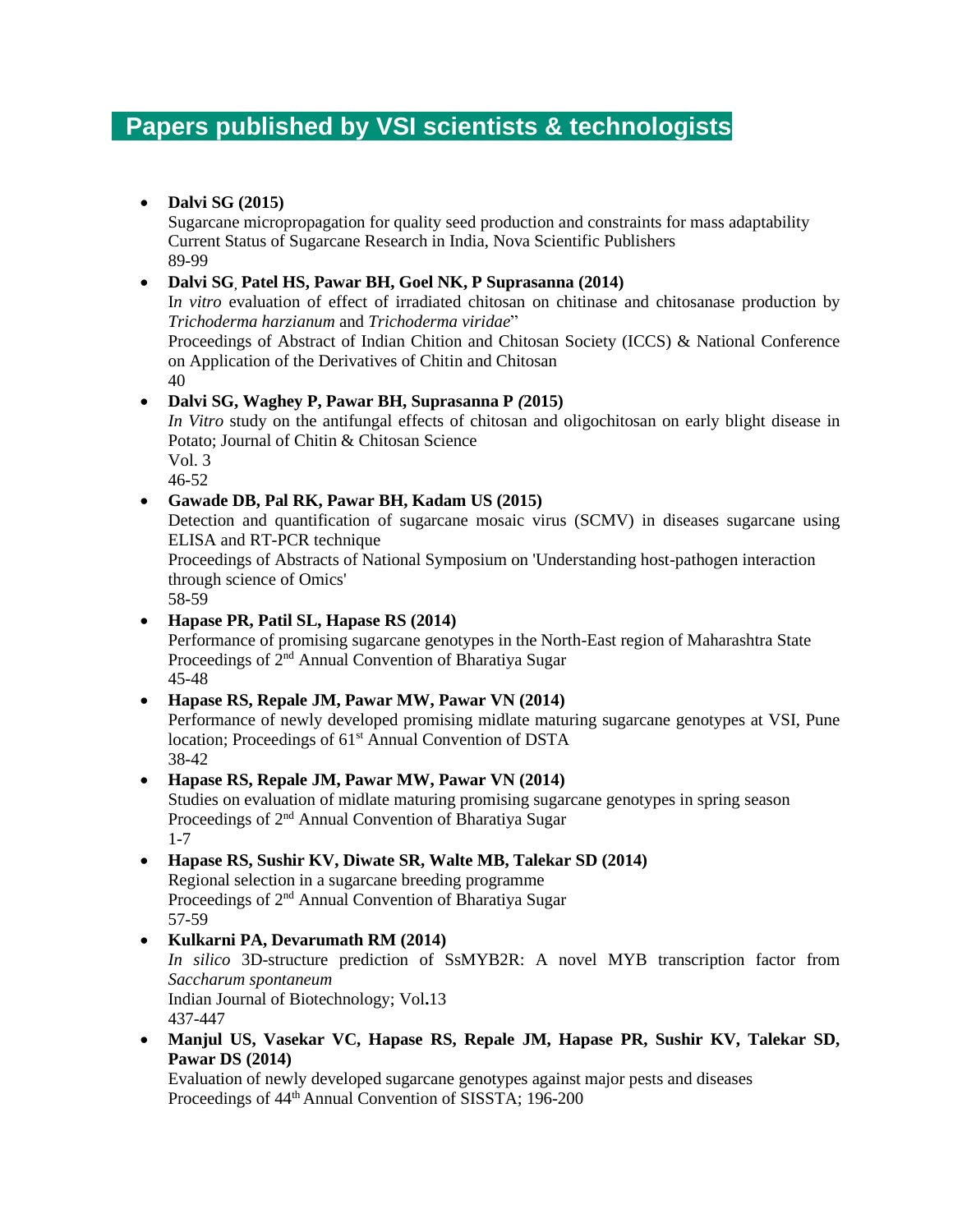• **Muley AB, Talib MI, Parate VR, Tawar PN, Suprasanna P, Dalvi SG (2014)** 

Potential use of chitosan and irradiated chitosan in control of potato tuber disease Proceedings of Abstracts of Indian Chition and Chitosan Society (ICCS) & National Conference on Application of the Derivatives of Chitin and Chitosan 61

• **Nikam AA, Devarumath RM, Ahujha A, Babu H, Shitole MG, Suprasanna P (2015)** Radiation-induced in vitro mutagenesis system for salt tolerance and other agronomic characters in sugarcane (*Saccharum officinarum* L) The Crop Journal Vol. 3, 46-56

• **Nikam AA, Devarumath RM, Shitole MG, Ghole VS, Tawar PN,Suprasanna P (2014)** Gamma radiation, in vitro selection for salt (NaCl) tolerance and characterization of mutants in sugarcane (*Saccharum officinarum* L); *In Vitro* Cell. Dev. Biol.- Plant Vol. 50(6); 766-776

• **Pawar DS, Hapase RS, Repale JM (2014)** Productivity of midlate maturing sugarcane genotypes Proceedings of 44<sup>th</sup> Annual Convention of SISSTA **74-77**

• **Pande C, Shahi NV, Pawar BH (2014)**  Synergistic effect of chitosan and *Trichoderma viride* against *C paradoxa,* the causal agent of pineapple disease in sugarcane The Journal of Rural and Agricultural Research Vol. 14 (2); 70-74

• **Phonde DB, Deshmukh PS, Banerjee K, Adsule PG (2014)**  Plant available silicon in sugarcane soils and its relationship with soil properties , leaf silicon and cane yield;An Asian Journal of Soil Science Vol. 9 (2); 176-180

• **Poornima G, Pawar BH, Goel NK, P Suprasanna, Dalvi SG (2014)**  *In Vitro* Study Of Antifungal effect of chitosan on *Ceratocystis paradoxaa: a* causal *organism* of pineapple disease in sugarcane"

Proceedings of Abstracts of Indian Chition and Chitosan Society (ICCS)& National Conference on Application of the Derivatives of Chitin and Chitosan 62

• **Sawant RA, Tawar PN, Meti NT, Ranjekar PK (2014)**  Role of sugarcane micropropagation for production of quality seed International Journal of Recent Biotechnology Vol. 2 (4); 34-41

• **Shinde PP (2014)** Sugarcane fertigation through drip irrigation for sugarcane Proceedings 73rd Annual Convention of STAI 214-221

• **Talekar SD, Hapase RS, Repale JM, Pawar MW, Pawar VN (2014)** Evolution and evaluation of sugarcane clones for salt tolerance Proceedings of 44<sup>th</sup> Annual Convention of SISSTA 78-85

• **Ingle TS (2014**) Modernization of Rena SSK for 3300 TCD capacity Proceedings of 61<sup>st</sup> Annual Convention of DSTA 216-224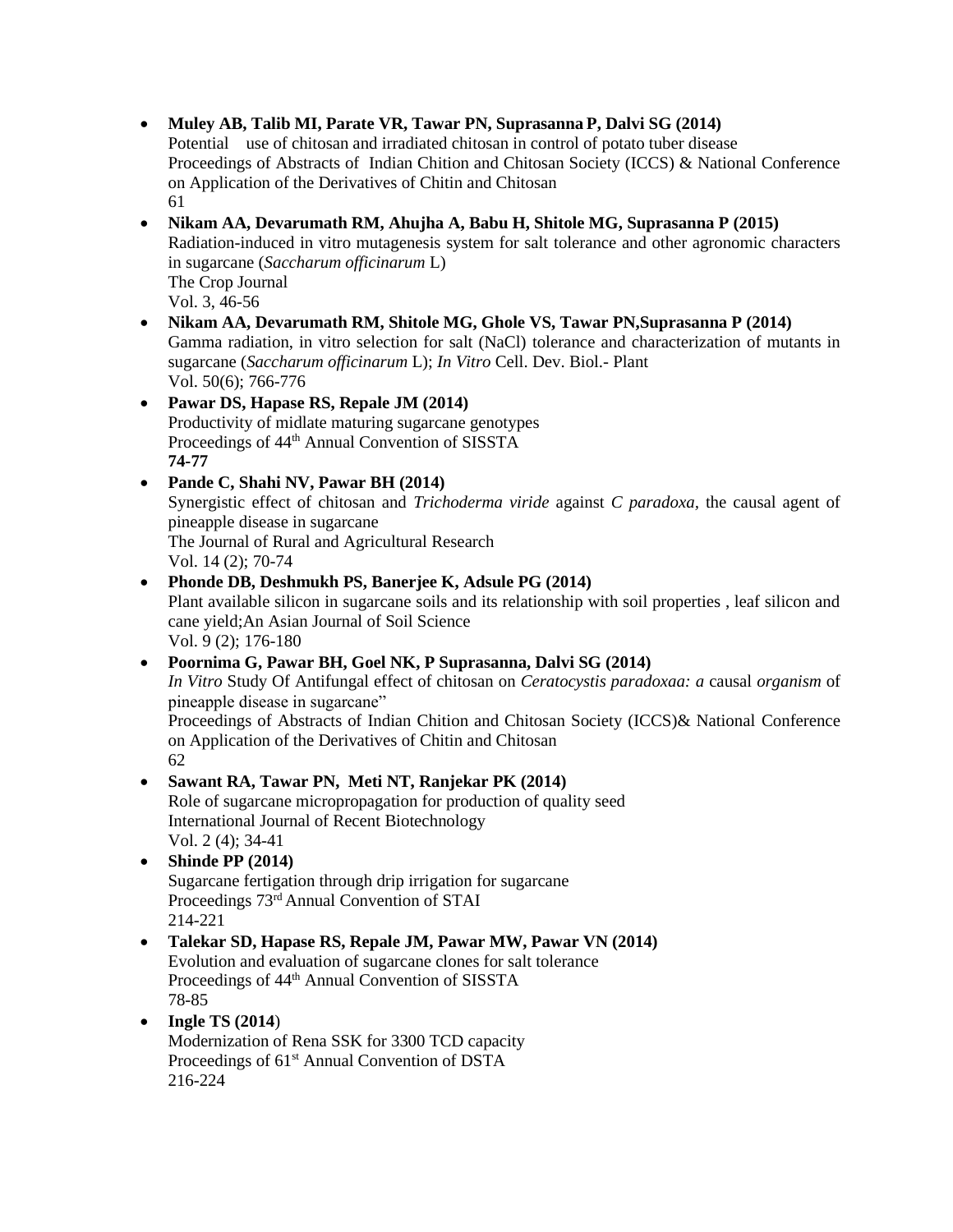## • **Chandgude RA, Patil PG, Dani RV (2014)**

Surplus power generation from sugarcane Proceedings of 44<sup>th</sup> Annual Convention of SISSTA 247-254

#### • **Patil SV** (**2014**)

Compliance to Zero Liquid Discharge (ZLD) norms in Indian distilleries: Technical challenges and solutions; Sugar Industry 139

Vol. 10; 610-616

### • **Paradh AD (2015)**

Gram negative spoilage bacteria in brewing, (chapter 8) In Brewing Microbiology- Managing Microbes, Ensuring Quality and waste valorization (Edn), Hill, A., E., Wood Head Publication ( Elsevier) ISBN-978-1-78242-331-7, I,; 173-192

## • **Patil SV, Mahind SY, Jadhav UK, Dani RV**

Critical investigation of B-Heavy molasses route for enhancing alcohol production Proceedings 44th Annual Convention of SISSTA 422-428

### • **Alhat EP, Nimbalkar DS, Ghole VS (2014)**

Enhancement of Calorific Value of Bagasse with Distillery Spentwash through Briquetting International Journal of Innovative Research in Science, Engineering and Technology Vol.3; 17376-17381

### • **Alhat EP, Duraphe VV, Nimbalkar DS, Ghole VS (2014)**

Carbon Electrodes for the Electro Accumulation of Potassium from Distillery Spentwash International Journal of Innovative Research in Science, Engineering and Technology Vol.3; 18084 – 18088

### • **Deshmane Amol, Patil Yogesh, Langade Ravikant, Nimbalkar Deepali, Ghole Vikram (2014)**

Bio-Fixation of carbon dioxide using carbonic anhydrase through synthesis of bicarbonate International Journal of Advanced Research in Science, Engineering and Technology, Vol.3(12); 18031-18038

## • **Deshmane Amol, Nimbalkar DS, Nikam TD, Ghole VS (2015)**

Exploring alternative treatment method for sugar industry effluent using '*Spirulina platensis'* Sugar Tech published online

#### • **Kolte Hemangi, Walke Apeksha, Nimbalkar Deepali, Ghole Vikram (2014)**

Combine Ozonation Treatment Followed by Biological Treatment to Anaerobically Digested Spentwash; International Journal of Advanced Research in Electrical, Electronics and Instrumentation Engineering

Vol. 3 (12); 14082-14088

## • **Kolte Hemangi, Walke Apeksha, Nimbalkar Deepali, Ghole Vikram (2014)**

Evaluation of Fenton Reagent Treatment to Anaerobically Digested Spentwash in Combination with Biological Treatment; International Journal of Innovative Research in Science, Engineering and Technology

Vol.3 (11); 17460-17467